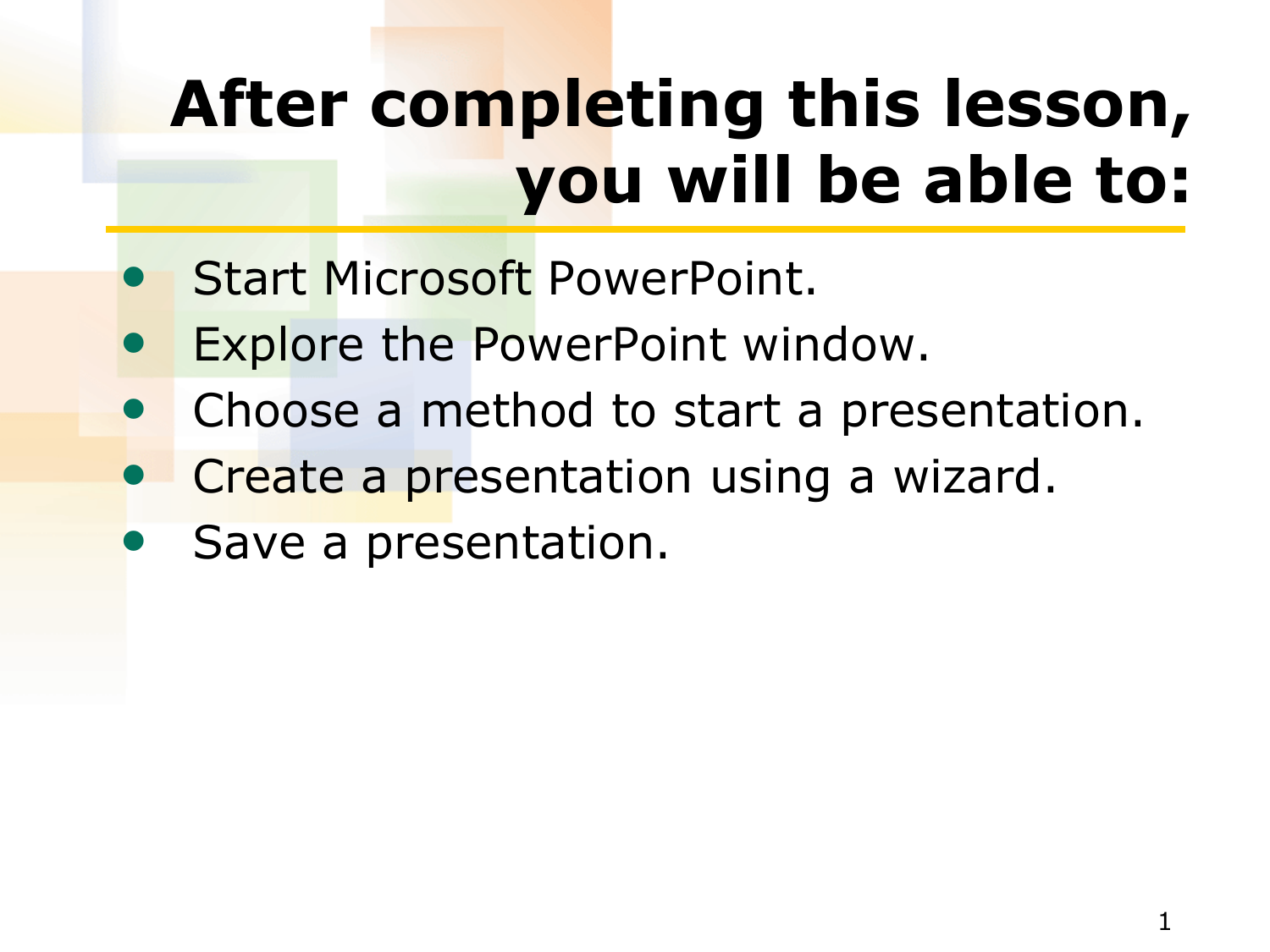## **Starting Microsoft PowerPoint**

### **To start Microsoft PowerPoint**

- 1. On the taskbar, click Start and then point to All Programs.
- 2. Click Microsoft PowerPoint.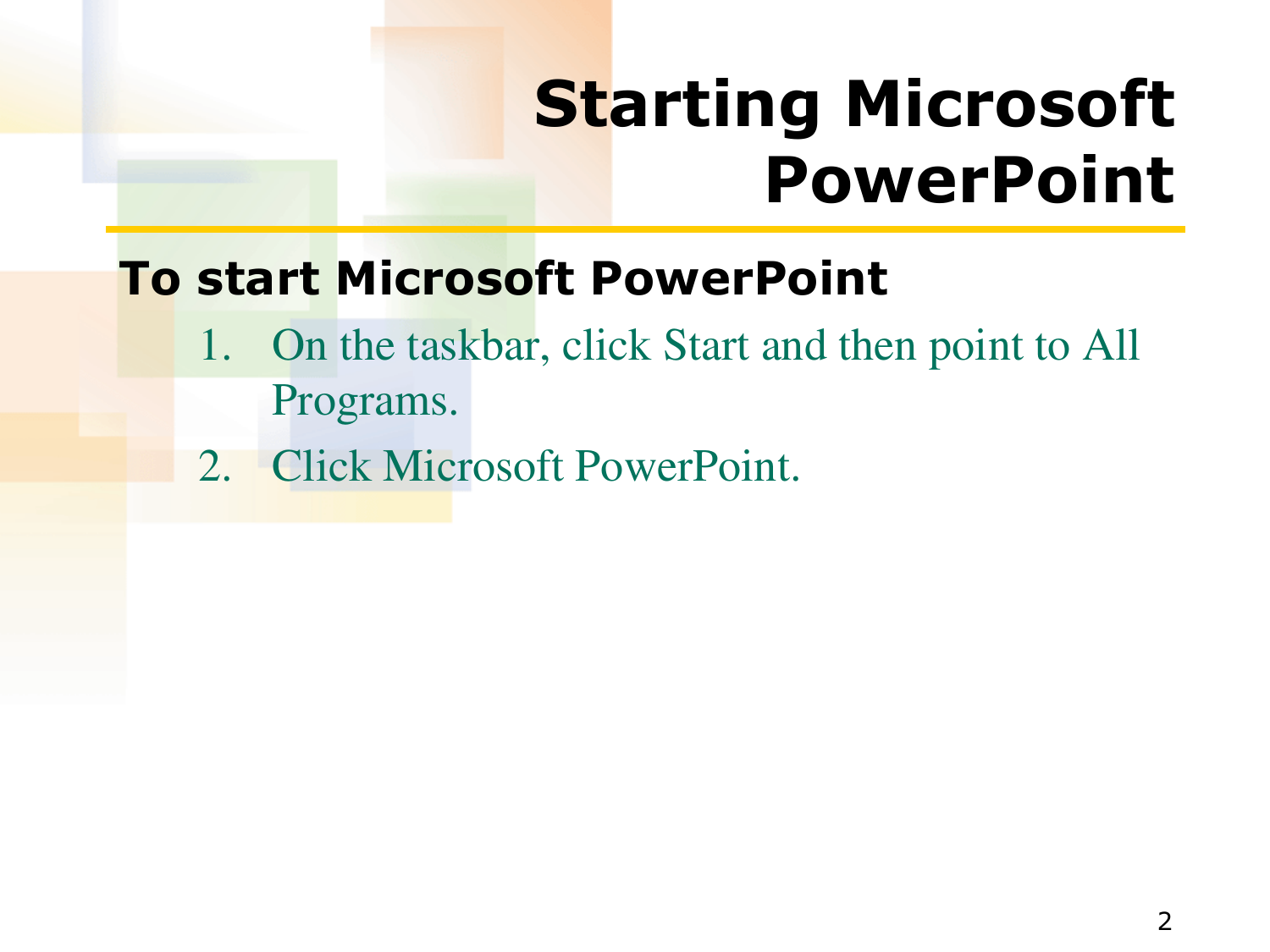## **Exploring the PowerPoint Window**

### **To display a ScreenTip for a button**

Position the pointer on a button.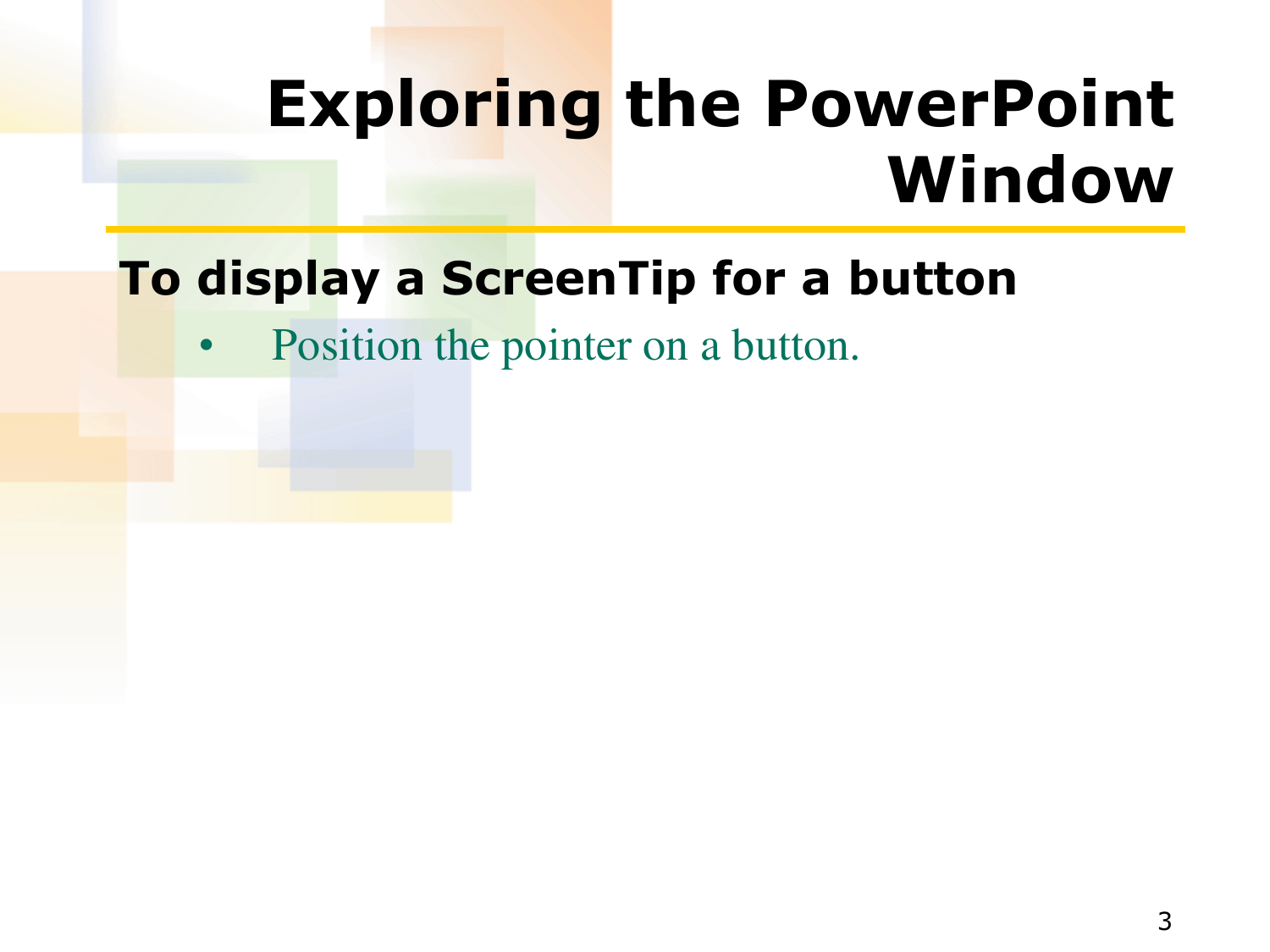# **Creating a Presentation Using a Wizard**

## **To create a presentation using a wizard**

- In the New Presentation task pane, click From AutoContent Wizard.
- 2. Read the introduction, click Next, and then click All.
- 3. In the list box on the right, click a presentation and then click Next.
- 4. Click a presentation style and then click Next.

### *(continued)*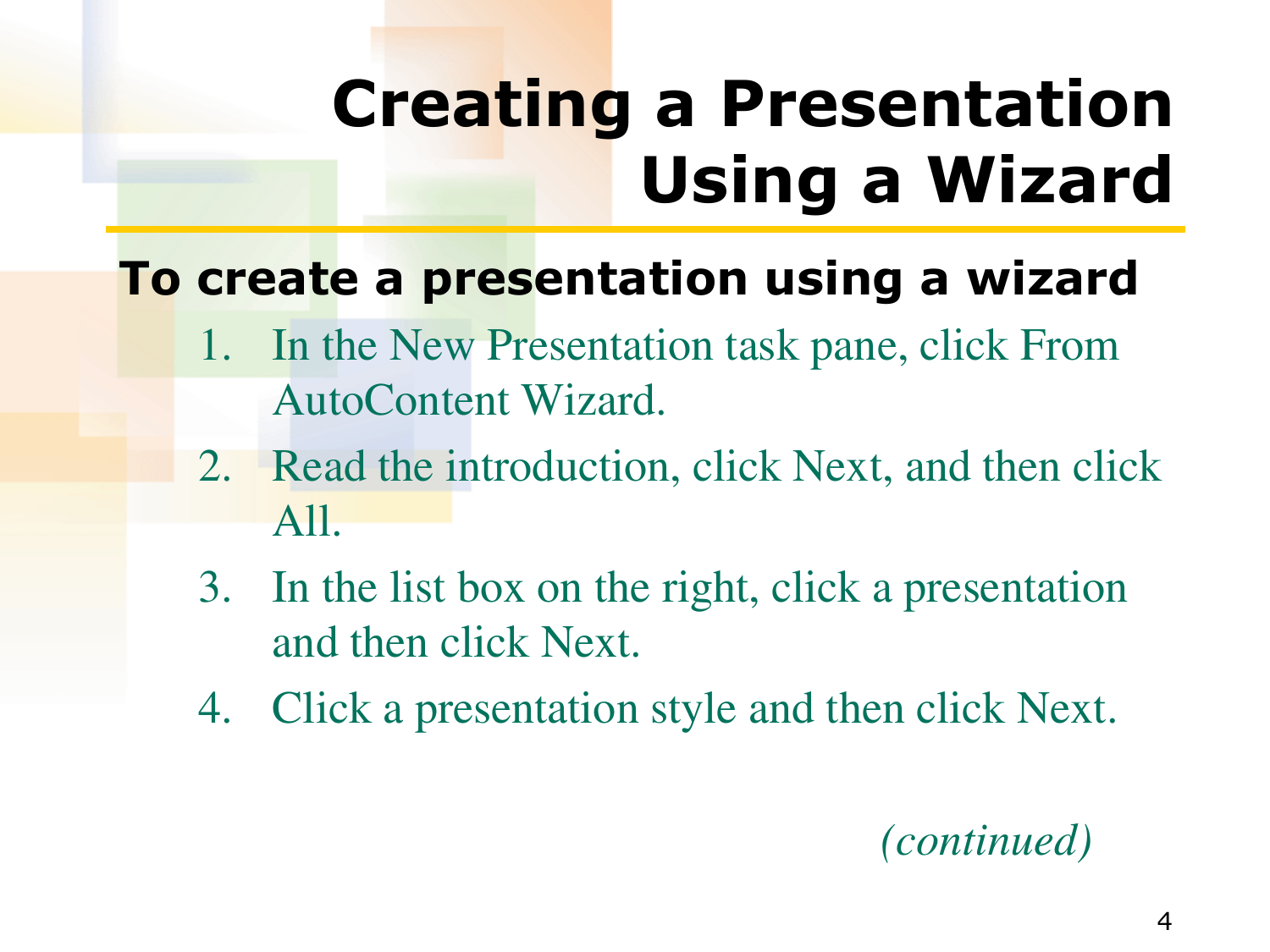# **Creating a Presentation Using a Wizard**

- **To create a presentation using a wizard**  *(continued)* 
	- 5. Click the Presentation title box, type a presentation title, and then press Tab.
	- 6. In the Footer box, type footer text.
	- 7. Select the Date last updated and the Slide number check boxes.
	- 8. Click Next and then click Finish.